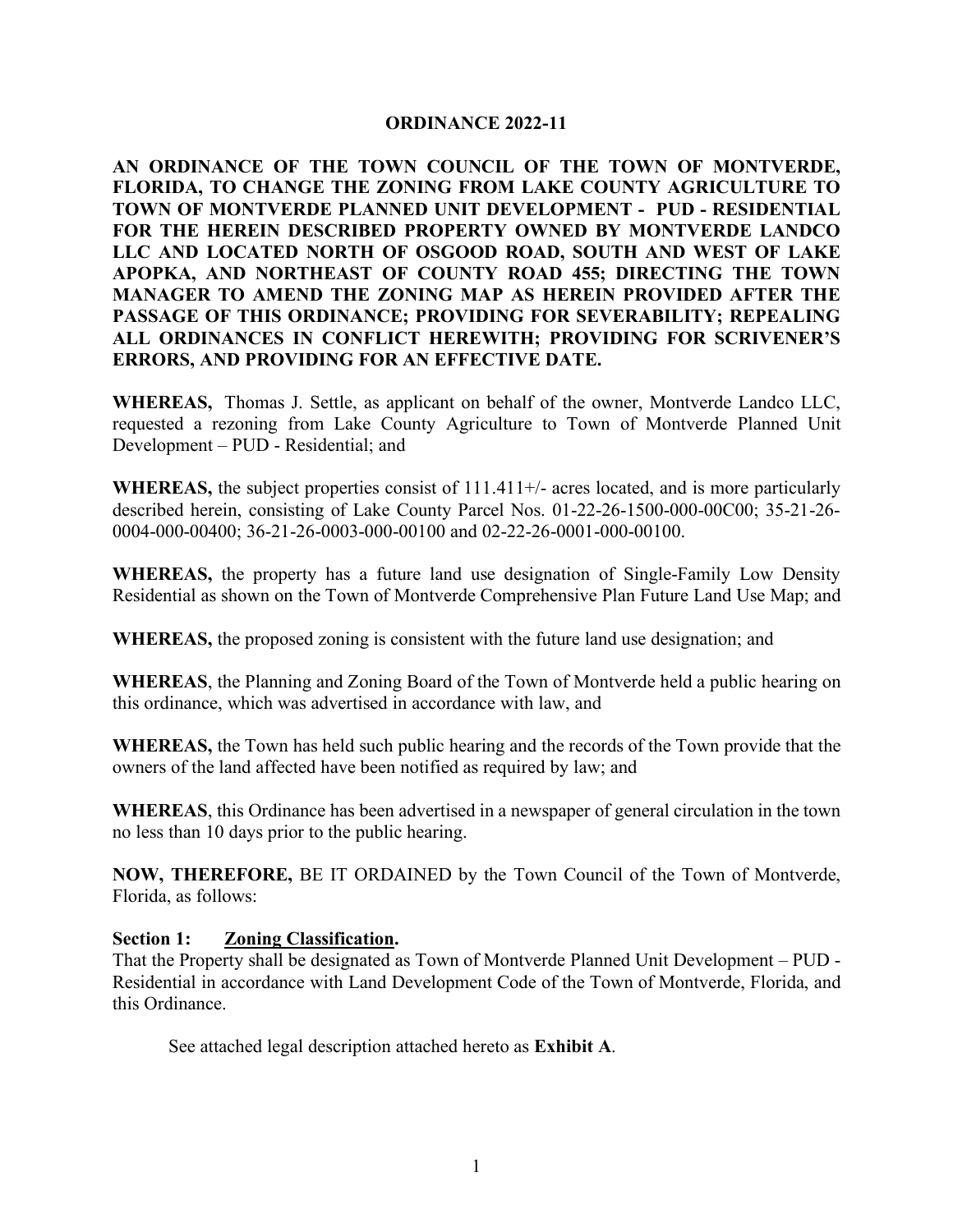Lake County Parcel Id Nos. 01-22-26-1500-000-00C00; 35-21-26-0004-000-00400; 36- 21-26-0003-000-00100 and 02-22-26-0001-000-00100 (the "Property").

The Property is more particularly depicted in **Exhibit B** attached hereto and incorporated herein.

### **Section 2: Terms.**

The uses of the Property will be limited to those uses specified in this Ordinance and generally consistent with the Conceptual Plan attached as **Exhibit C**. To the extent there are conflicts between **Exhibit C** and this Ordinance, this Ordinance will take precedence.

### **A. Permitted Land Uses.**

- 1. Residential a maximum of 222 single-family dwelling units.
- 2. Accessory uses directly associated with the single-family dwelling units may be approved by the town manager or designee.
- 3. Any other use of the Property not specified herein will require approval of an amendment to this Ordinance by the Town Council.
- **B. Setbacks.** The minimum setback for residential development shall be as follows: Single family dwelling unit:

Front: 10 feet from the property line

Side: 5 feet from the property line

Rear: 25 feet from the property line, except pools located in the rear yard 15 feet from property line

- 1. All development, including but not limited to fences, sheds, and accessory structures, excluding permitted docks shall adhere to a minimum setback of 50 feet from the delineation of the seasonal high-water elevation or jurisdictional wetland line (whichever line is higher). The seasonal high-water elevation and jurisdictional wetland line shall be established by a qualified professional using soil conditions and vegetative indicators. In ground concrete or fiber glass pools and associated pool decking are permitted within the 50-feet setback but must be at least 25-feet from the seasonal high-water elevation or wetland jurisdictional line (whichever line is higher). Sec. 10-90, Art. III, Ch. 10, LDC.
- 2. Any setback not specified must be in accordance with the Town of Montverde Land Development Code, as amended.

## **C. Environmental Requirements**.

- 1. Prior to any development, a current environmental assessment must be submitted to identify impacts to wetlands, habitat, wildlife corridors, flora, and fauna.
- 2. Must adhere to all Comprehensive Plan and Land Development Code regulations, as amended.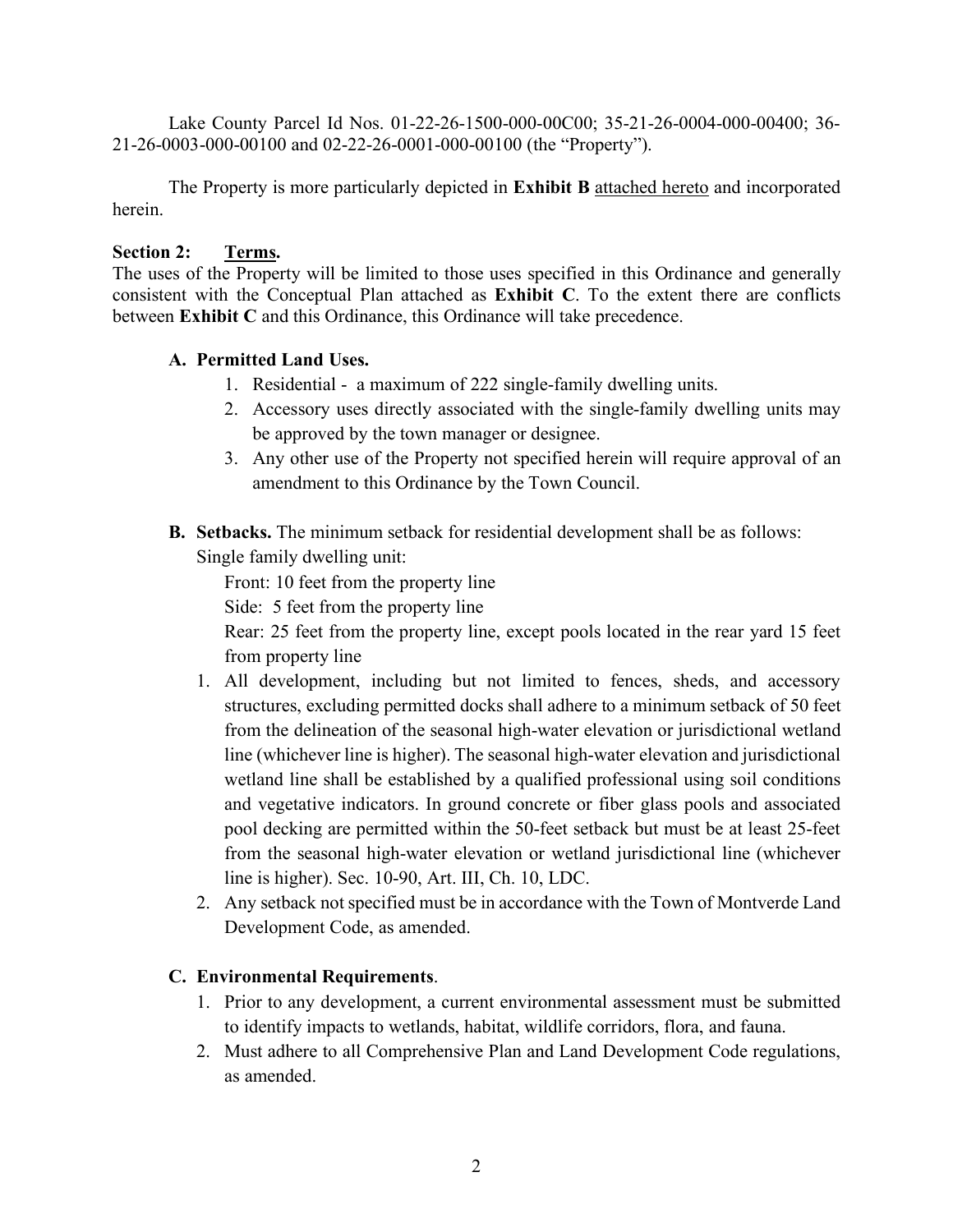**D. Stormwater Management**. The storm water management system shall be designed in accordance with all applicable Town of Montverde and St. Johns River Water Management District (SJRWMD) requirements; as amended.

## **E. Utilities**.

- 1. The provision of potable water must be permitted in accordance with Florida Department of Health, Florida Department of Environmental Protection, Town of Montverde Comprehensive Plan and Town of Montverde Code of Ordinance regulations.
- 2. The provision of wastewater service must be permitted in accordance with Florida Department of Health, Florida Department of Environmental Protection, Town of Montverde Comprehensive Plan and Town of Montverde Code of Ordinance regulations.
- 3. The parties will enter into a utility services agreement prior to preliminary plat approval.
- 4. All homes must be Water Star Certified.

## **F. Recreation areas**.

- 1. Recreation areas must be allocated on the site in accordance with Policy 1-1.14.1 (C), Montverde Comprehensive Plan.
- 2. Provide and dedicate land for a trail as an extension of the South Lake Trail.

## **G. Open space/Impervious Surface Ratio**.

- 1. Minimum open space standard is 20% in accordance with Policy 1-1.1.2, Montverde Comprehensive Plan.
- 2. Maximum area of site to be covered by impervious surface is 50% in accordance with Policy 1-2.27(B), Montverde Comprehensive Plan.

# **H. Parking.**

1. Parking shall be accomplished in accordance with the Town of Montverde Neighborhood Standards and Guidelines Manual for New Subdivisions.

## **I. Transportation.**

- 1. Kirkland Road, 8th Street, and Temple must be widened and sidewalks constructed, both in accordance with the Town of Montverde Neighborhood Standards and Guidelines Manual for New Subdivisions.
- 2. Transportation including roads, trails, sidewalks, and access shall be constructed in accordance with the Town of Montverde Neighborhood Standards and Guidelines Manual for New Subdivisions and in accordance the Town of Montverde adopted Standard Utility Details.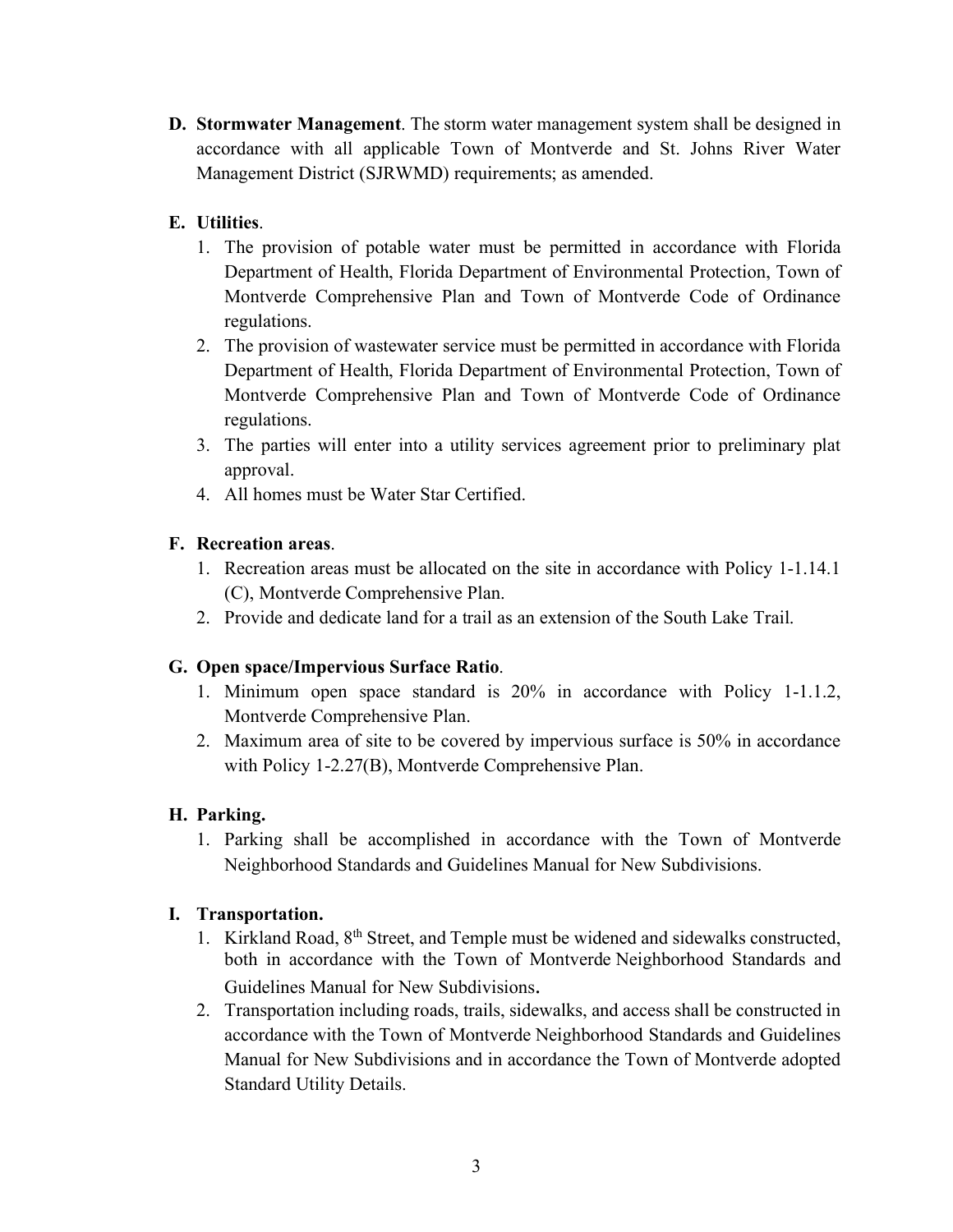## **J. Lighting.**

1. Lighting shall be constructed in accordance with the Town of Montverde Neighborhood Standards and Guidelines Manual for New Subdivisions.

## **K. Signage.**

1. Signage shall be constructed in accordance with the Town of Montverde Neighborhood Standards and Guidelines Manual for New Subdivisions.

### **L. Sidewalks.**

Sidewalks must be 6' in width.

### **M. Landscaping**.

- 1. Landscaping shall be accomplished in accordance with the Town of Montverde Neighborhood Standards and Guidelines Manual for New Subdivisions, and shall also include:
	- i. Within each residential lot, no more than 55 percent of the total landscape coverage is permitted to contain turfgrass.
	- ii. All landscape materials throughout the subdivision shall be Florida Friendly landscape materials.
	- iii. Landscape perimeter buffers must be comprised of 100 percent Florida native plants.
	- iv. All trees installed for canopy coverage in areas including Residential lots, Right-of-Way, Open Space, and Common Areas must be native to Florida. This does not preclude the use of specimen fruit trees in appropriate areas. Canopy coverage utilizing palm trees must include palm species native to Florida. Trees that grow up to 30' should be planted at least 4' from any sidewalk, 30'-50' trees should be planted at least 6' from any sidewalk, and trees that grow to over 50' should be planted at least 8' from any sidewalk (including fruit trees approved by UF-IFAS).
	- v. Invasive Plant Species (as identified by the USDA Federal Noxious Weed List or UF-IFAS) must be removed from the entire Property prior to construction.
	- vi. Outreach Materials Landscaping The developer/builder shall provide an educational brochure to each homeowner indicating to the homeowner acceptable landscape materials as defined by the Neighborhood Standards and Guidelines Manual for New Subdivisions. The brochure shall include information concerning the use fertilizers pursuant to the Town's code and proper use recommendations from UF-IFAS.

### **N. Neighborhood Standards and Guidelines Manual for New Subdivisions.**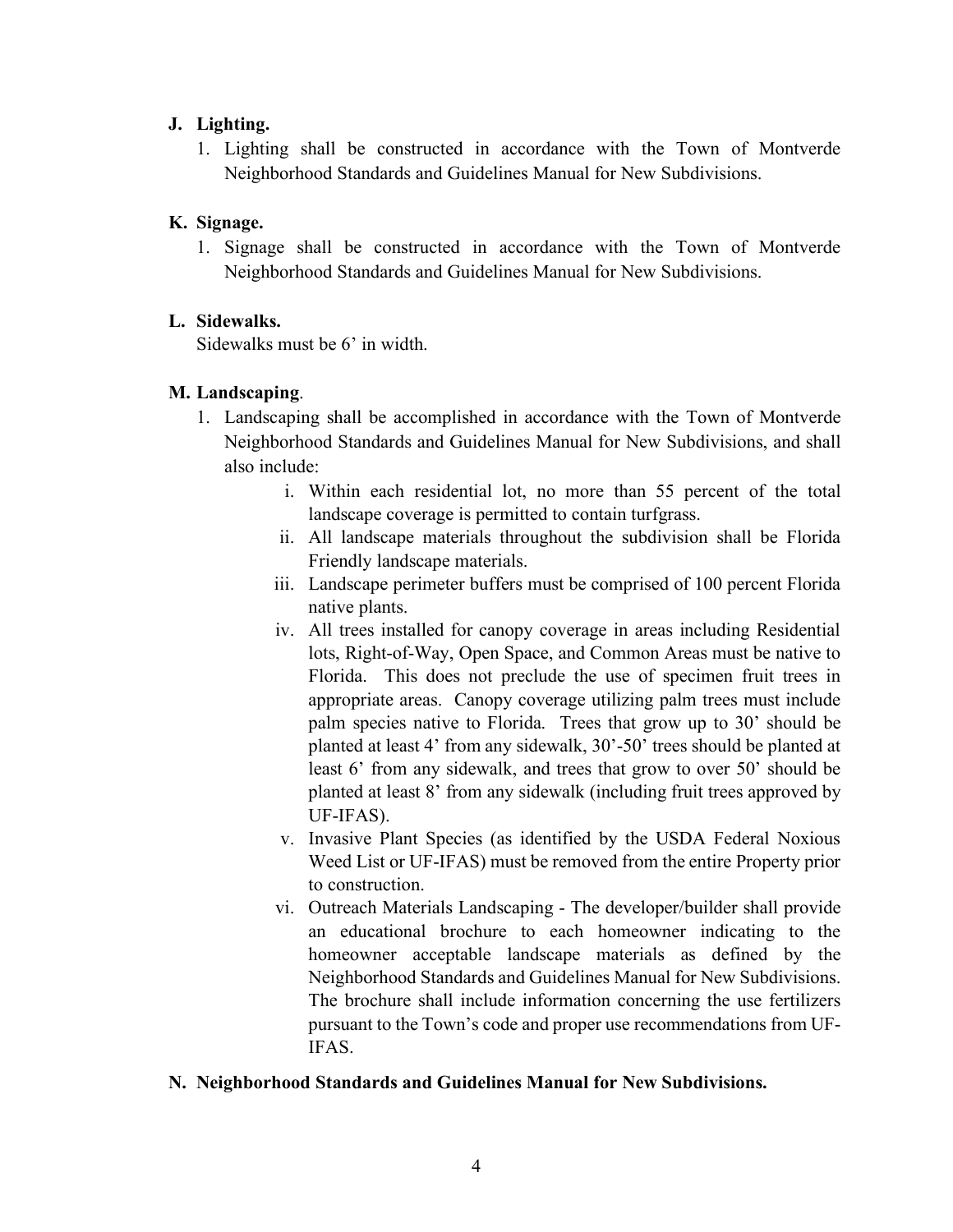- 1. The development must adhere to all other design criteria within the Neighborhood Standards and Guidelines Manual for New Subdivisions including, but not limited to:
	- i. Low Impact Development (LID) principles in accordance with the Neighborhood Standards and Guidelines Manual for New Subdivisions must be incorporated into the site plan and construction plans prior to the Town's Final Plat approval.
	- ii. Fence -acceptable fencing include Wrought Iron, Picket Fences (wood or vinyl) "Montverde Style" fence. Prohibited fence styles include Chain link, wire mesh, Wood or Vinyl Stockade Style Fences of any size, Barbed wire, chicken wire (or similar), field fences, and wire fences of any type or construction with opaque fabric. Fences of any type are discouraged in front yards but permitted so long as they are 4 ft in height or less. Privacy fences are permitted around pools and spas but not on property boundaries.
	- iii. Outreach Materials LID In order for a development to successfully sustain LID and Landscaping techniques planned for installation, it is important for all stakeholders in a project to understand the LID measures and use of native landscapes and each individual's role to protect the water and landscape environment. Contractors should understand the proper installation methods; builders should understand the value of proper installation and maintenance of the LID measures; and future/ potential property purchasers and owners should be made aware of the value that inclusion of LID in the site design has for the owner, as well as understand the importance of, and ensuring that future maintenance and operation occurs.

### **Section 3: Conditions:**

- 1. HOA Documents will require the developer to include language relative to architectural review which are consistent with the conditions listed above, requiring a mixing of colors, styles, facades, and other features that will distinguish each home and ensure that the "Montverde Style" (not anywhere America) is adhered to.
- 2. The Developer is responsible for construction of all infrastructure inside the community and leading to the development, meeting all Montverde standards including but not limited to water, gas, sewer, electric, roads, sidewalks, and water retention/detention.
- 3. HOA documents will include provisions for maintaining in perpetuity all roads, sidewalks, and common area features.
- 4. The Developer will meet all development requirements/comments of the Town's Engineer, Town Attorney, Town Manager, Town Planner as defined under the Town's development codes.

## **Section 4: General Conditions**.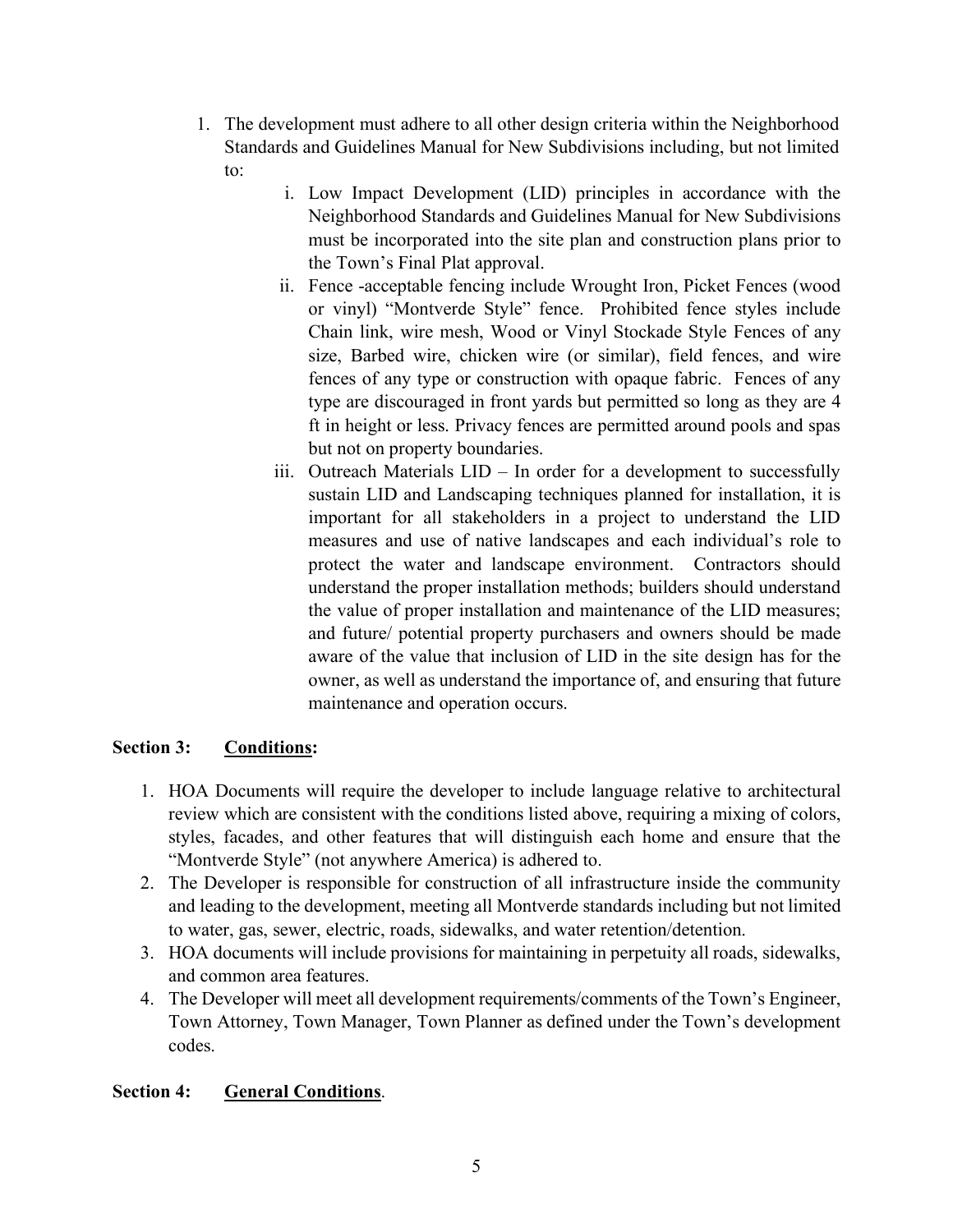- A. No person, firm, or corporation may erect, construct, enlarge, alter, repair, remove, improve, move, convert, or demolish any building structure, add other uses, or alter the land in any manner within the boundaries of the above described land without first obtaining the necessary approvals in accordance with the Town of Montverde Code, as amended, and obtaining the permits required from the other appropriate governmental agencies.
- B. This Ordinance will inure to the benefit of, and will constitute a covenant running with the land and the terms, conditions, and provisions of this Ordinance, and will be binding upon the present Owner and any successor, and will be subject to each and every condition in this Ordinance.
- C. The transfer of ownership or lease of any or all of the property described in this Ordinance must include in the transfer or lease agreement, a provision that the purchaser or lessee is made good and aware of the conditions established by this Ordinance and agrees to be bound by these conditions. The purchaser or lessee may request a change from the existing plans and conditions by following procedures contained in the Land Development Code, as amended.
- D. Action by the Town Code Enforcement Special Master. The Town Code Enforcement Special Master will have authority to enforce the terms and conditions set forth in this ordinance and to recommend that the ordinance be revoked.

### **Section 5: Consistent with Comprehensive Plan.**

That the zoning classification is consistent with the Comprehensive Plan of the Town of Montverde, Florida.

### **Section 6 Official Zoning Map.**

That the Town Manager, or designee, is hereby directed to amend, alter, and implement the official zoning maps of the Town of Montverde, Florida, to include said designation consistent with this Ordinance.

### **Section 7: Severability.**

That if any provision or portion of this Ordinance is declared by any court of competent jurisdiction to be void, unconstitutional, or unenforceable, then all remaining provisions and portions of this Ordinance shall remain in full force and effect.

**Section 8: Scrivener's Errors.** Scrivener's errors in the legal description may be corrected without a public hearing or at a public meeting, by re-recording the original ordinance or a certified copy of the ordinance and attaching the correct legal description.

### **Section 9: Conflict.**

That all ordinances or parts of ordinances in conflict herewith are hereby repealed.

### **Section 10: Effective Date.**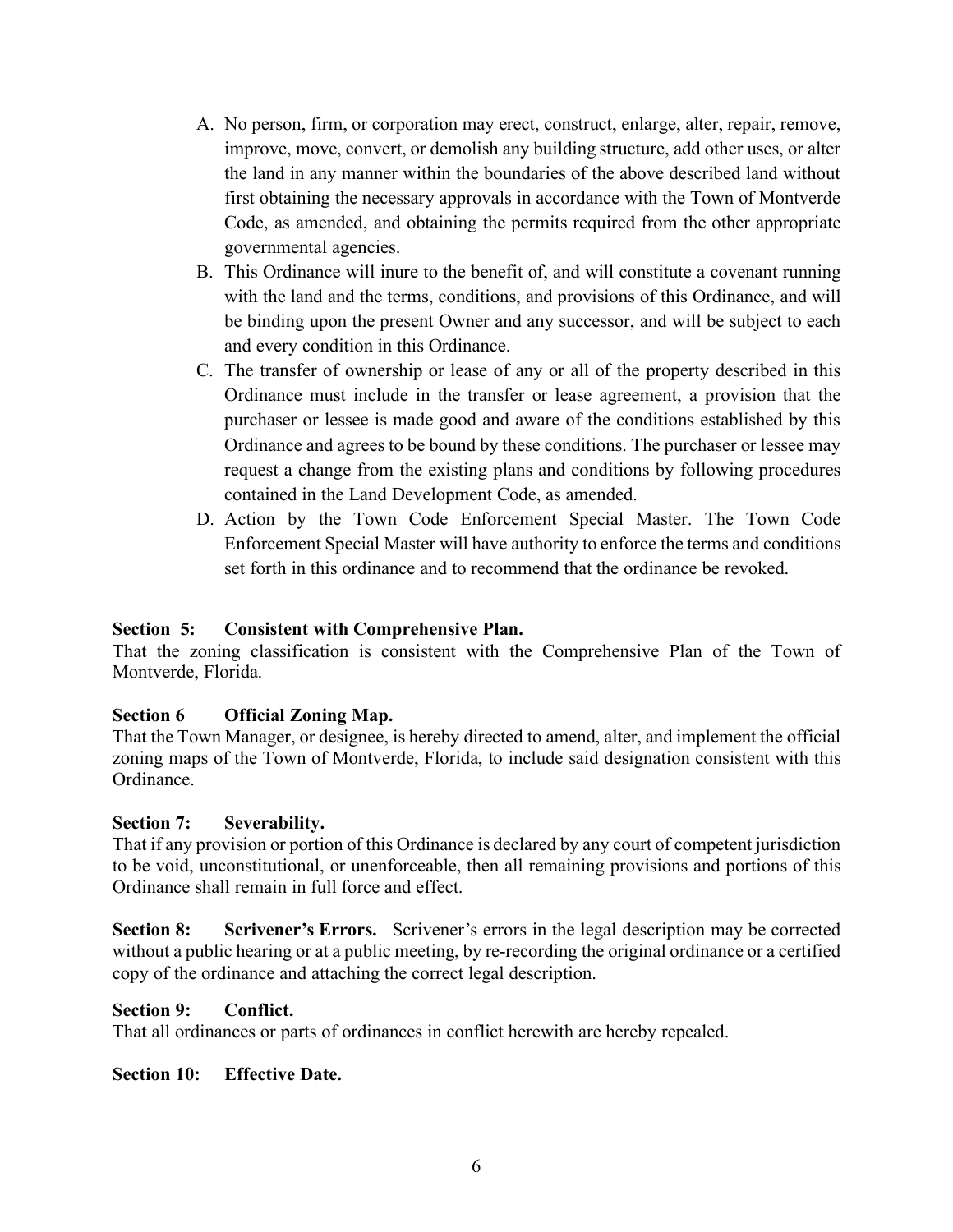This Ordinance shall become effective immediately upon its approval and adoption by the Town Council of the Town of Montverde.

**ADOPTED AND APPROVED** by the Town Council of the Town of Montverde, Lake County, Florida this  $\rule{1em}{0.15mm}$  day of  $\rule{1em}{0.15mm}$ , 2022.

Joe Wynkoop, Mayor

Attest: Approved as to form and legality:

\_\_\_\_\_\_\_\_\_\_\_\_\_\_\_\_\_\_\_\_\_\_\_\_

Sandy Johnson, Town Clerk Anita Geraci-Carver, Town Attorney

First Reading \_\_\_\_\_\_\_\_\_\_\_\_\_\_\_\_\_\_ Second Reading **Executive Second** 

Council Member moved the passage and adoption of the above and foregoing Ordinance. Motion was seconded by Council Member \_\_\_\_\_\_\_\_\_\_\_\_\_\_\_\_\_\_ and upon roll call on the motion the vote was as follows:

 $\mathcal{L}_\text{max} = \frac{1}{2} \sum_{i=1}^n \mathcal{L}_\text{max}(\mathbf{x}_i - \mathbf{y}_i)$ 

|                   | <b>YEA</b> | NAY |
|-------------------|------------|-----|
| <b>Bill Bates</b> |            |     |
| Allan Hartle      |            |     |
| Jim Ley           |            |     |
| Judy Smith        |            |     |
| Joe Wynkoop       |            |     |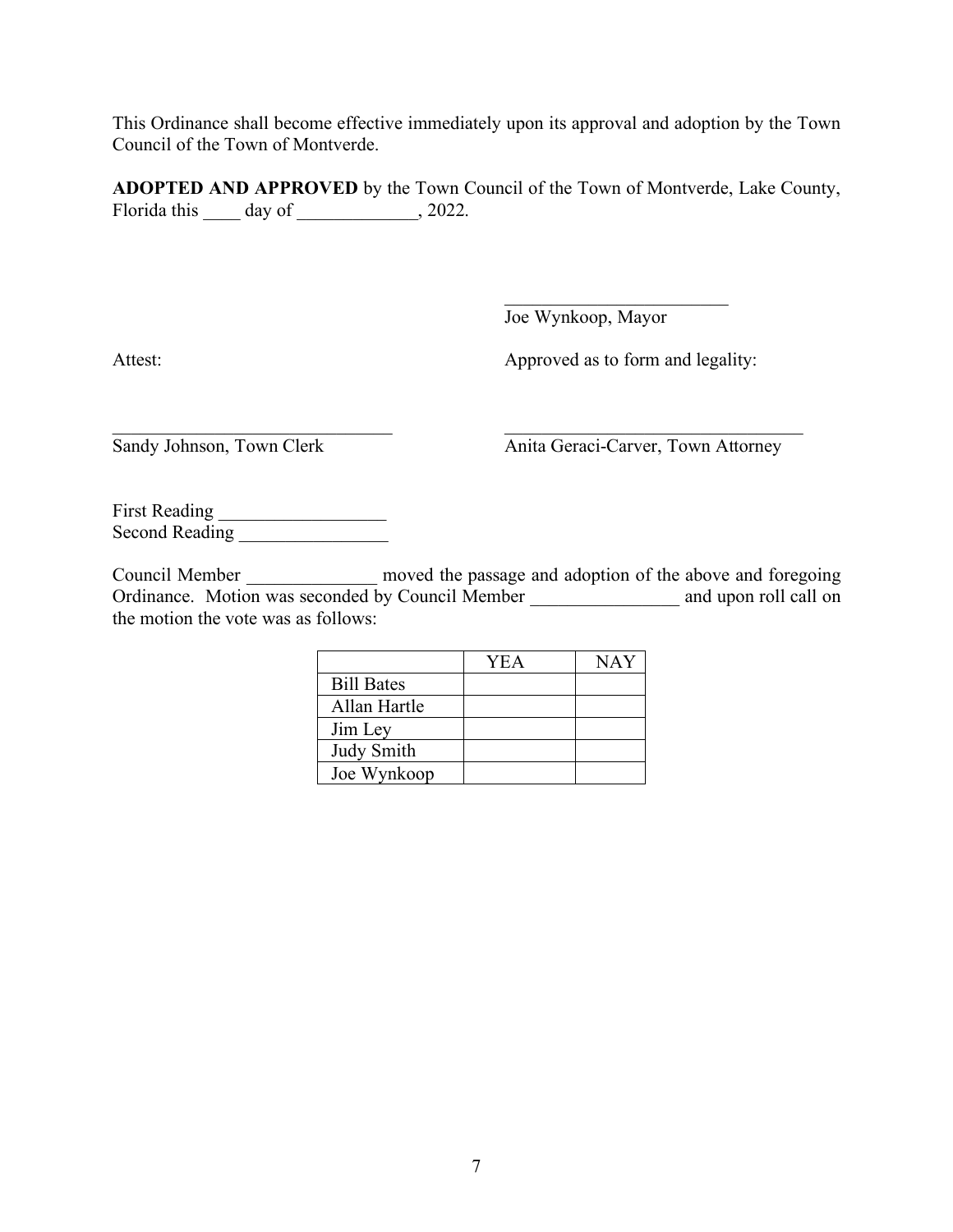# **EXHIBIT A**

**LEGAL DESCRIPTION OF THE PROPERTY**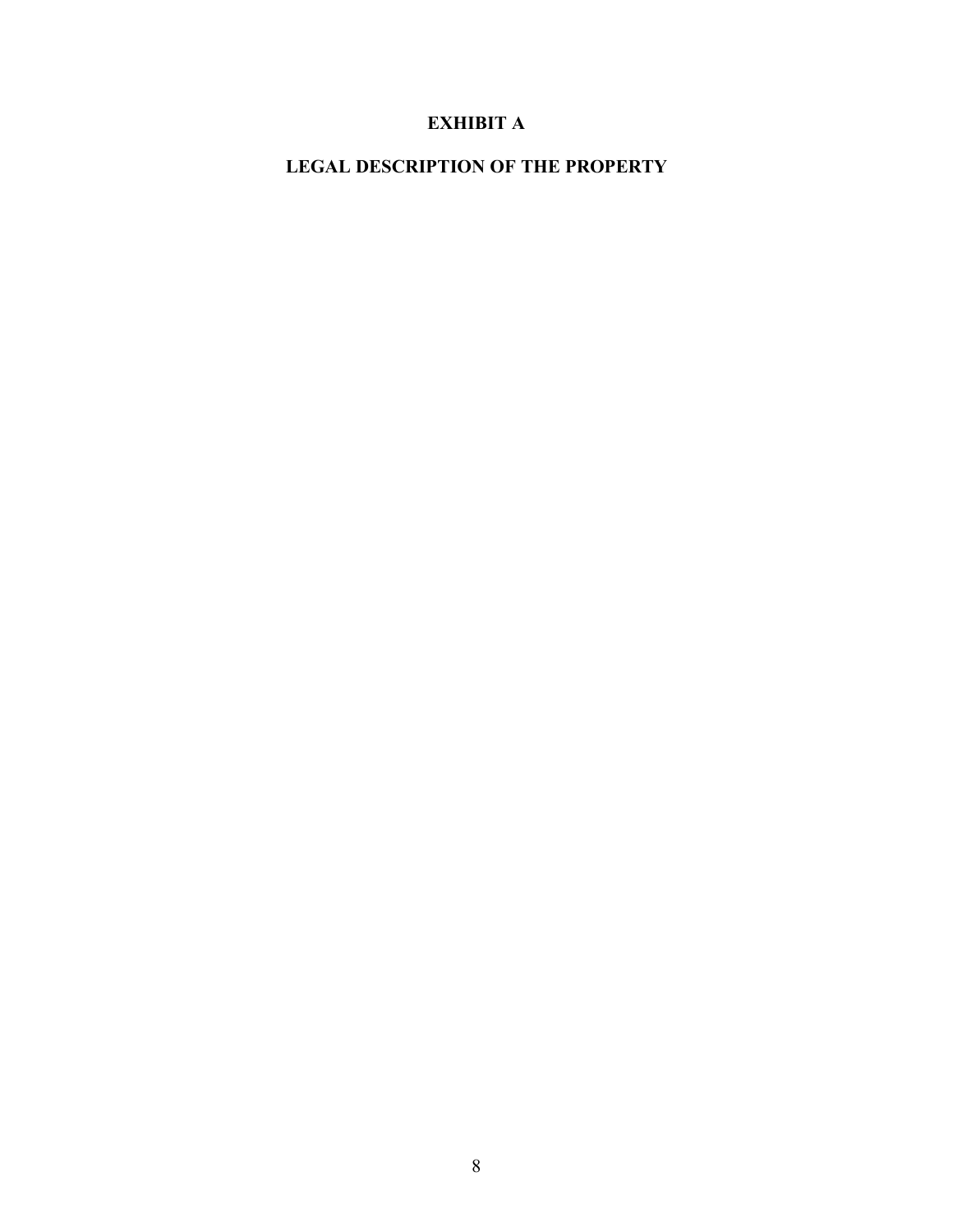## **EXHIBIT B**

# **MAP DEPICTING PROPERTY**